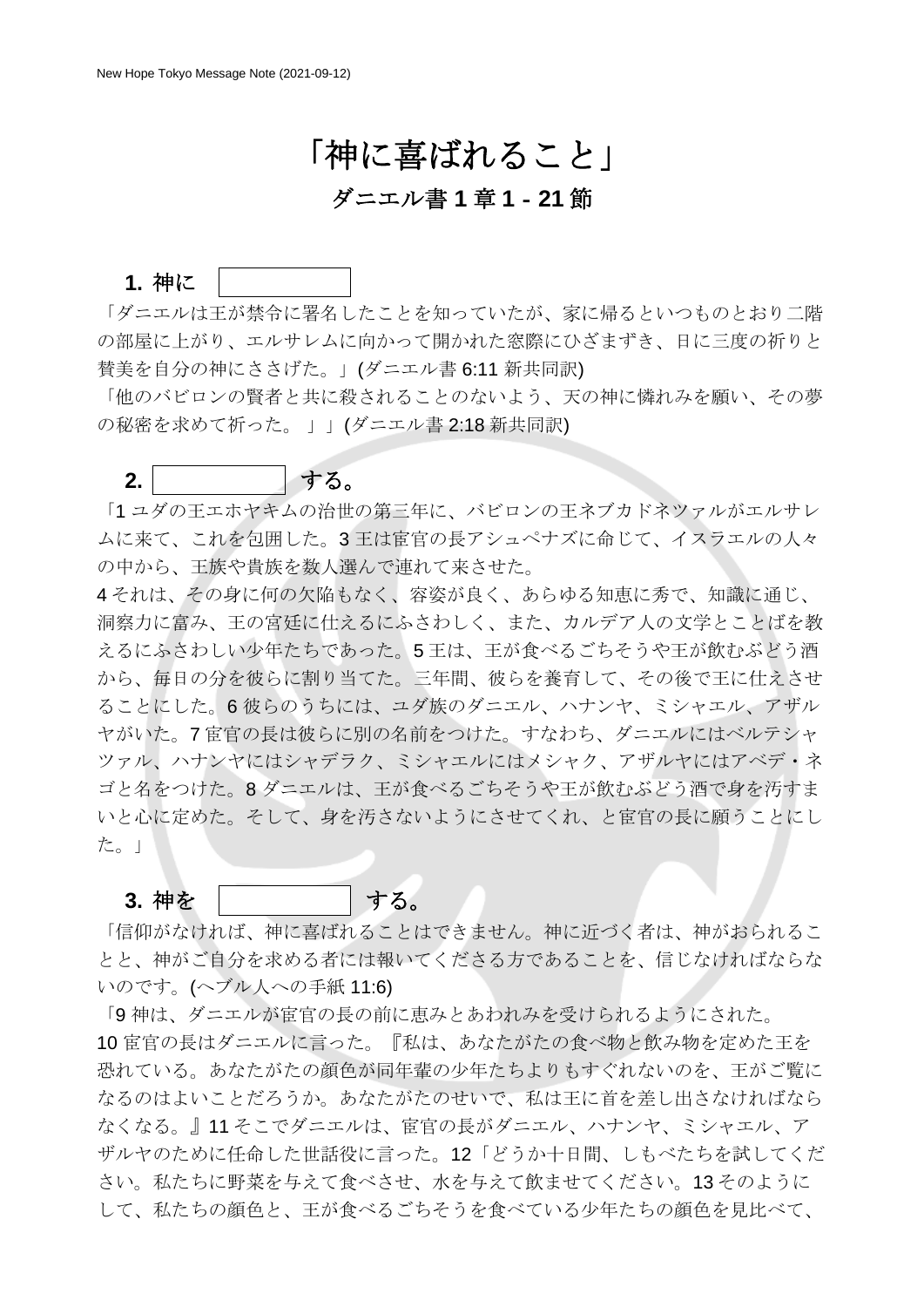あなたの見るところにしたがって、このしもべたちを扱ってください。」14 世話役は 彼らのこの申し出を聞き入れ、十日間、彼らを試した。

**4.**  $|$ 

15 十日が終わると、彼らは、王が食べるごちそうを食べているどの少年よりも顔色が 良く、からだつきも良かった。16 そこで世話役は、彼らが食べるはずだったごちそう と飲むはずだったぶどう酒を取り下げ、彼らに野菜を与えることにした。17 神はこの 四人の少年に、知識と、あらゆる文学を理解する力と、知恵を授けられた。ダニエル は、すべての幻と夢を解くことができた。18 少年たちを召し入れるために王が命じて おいた日数が終わったので、宦官の長は彼らをネブカドネツァルの前に連れて行った。 19 王が彼らと話してみると、すべての者の中でだれもダニエル、ハナンヤ、ミシャエ ル、アザルヤに並ぶ者はいなかった。そこで四人は王に仕えることになった。20 王 は、知恵と悟りに関わる事柄を彼らに尋ねたが、彼らがそのすべてにおいて、国中のど んな呪法師、呪文師よりも十倍もまさっていることが明らかになった。21 ダニエルは キュロス王の元年までそこにいた。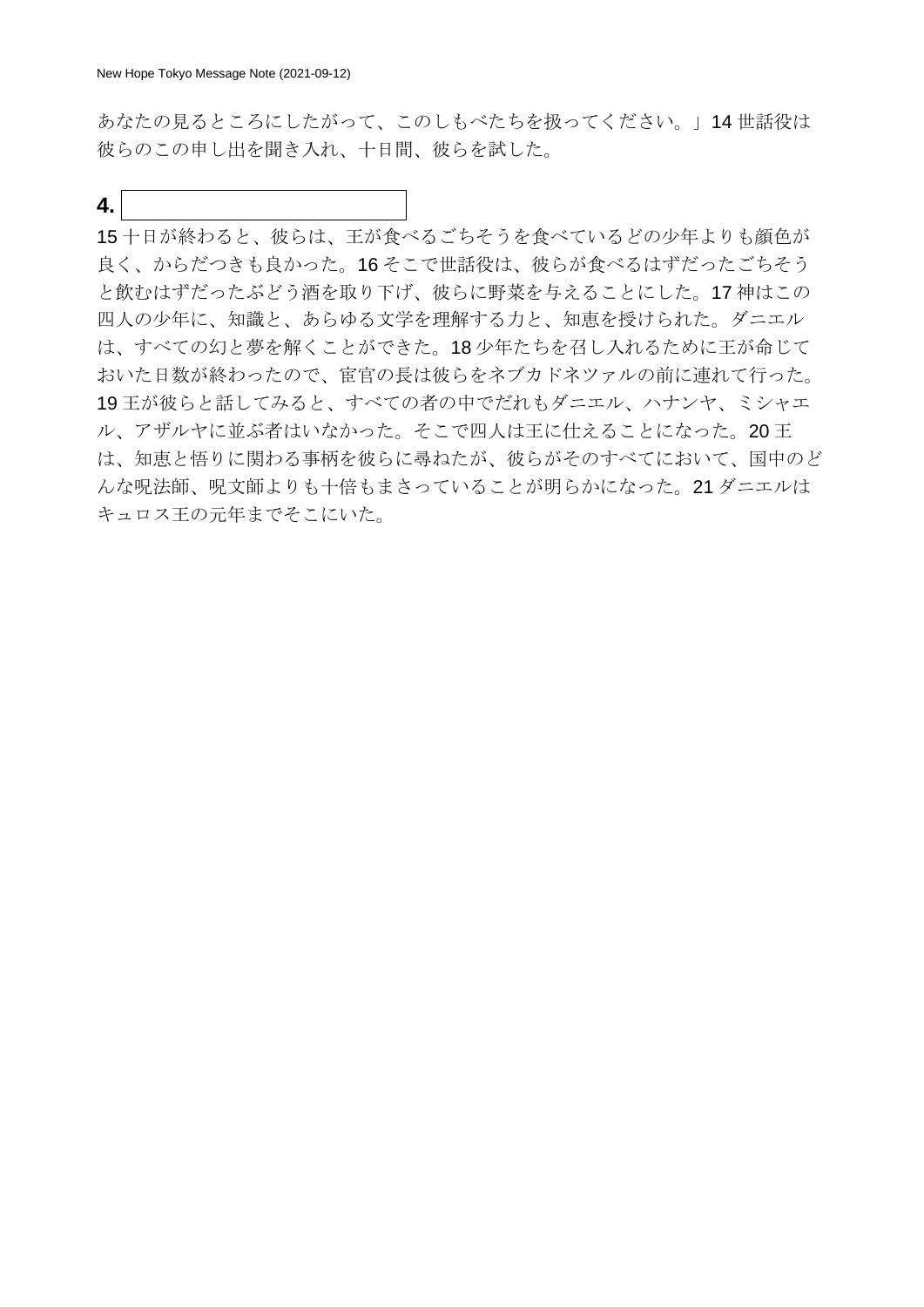## **"Do What Honors God" Daniel 1:1-21**

**1. P r a y To God.**

**"**Then these men came by agreement and found Daniel making petition and supplication before his God." (Daniel 6:11 NASB1995)

**"17** Then Daniel went to his house and informed his friends, Hananiah, Mishael and Azariah, about the matter, **18** so that they might request compassion from the God of heaven concerning this mystery, so that Daniel and his friends would not be destroyed with the rest of the wise men of Babylon."(Daniel 2:18 NASB1995)

**2. Resolve To What Honors God** 1 In the third year of the reign of Jehoiakim king of Judah, Nebuchadnezzar king of Babylon came to Jerusalem and besieged it. **2** The Lord gave Jehoiakim king of Judah into his hand, along with some of the vessels of the house of God; and he brought them to the land of Shinar, to the house of his god, and he brought the vessels into the treasury of his god. **3** Then the king ordered Ashpenaz, the chief of his officials, to bring in some of the sons of Israel, including some of the royal family and of the nobles, **4**  youths in whom was no defect, who were good-looking, showing intelligence in every *branch of* wisdom, endowed with understanding and discerning knowledge, and who had ability for serving in the king's court; and *he ordered him* to teach them the literature and language of the Chaldeans. **5** The king appointed for them a daily ration from the king's choice food and from the wine which he drank, and *appointed* that they should be educated three years, at the end of which they were to enter the king's personal service. **6** Now among them from the sons of Judah were Daniel, Hananiah, Mishael and Azariah. **7** Then the commander of the officials assigned *new* names to them; and to Daniel he assigned *the name* Belteshazzar, to Hananiah Shadrach, to Mishael Meshach and to Azariah Abed-nego. **8** But Daniel [\[k\]](https://www.biblegateway.com/passage/?search=Daniel+1&version=NASB1995#fen-NASB1995-21746k)made up his mind that he would not defile himself with the king's choice food or with the wine which he drank; so he sought *permission* from the commander of the officials that he might not defile himself."

**3. T r u s t God.** "And without faith it is impossible to please *Him*, for he who comes to God must believe that He is and *that* He is a rewarder of those who seek Him."(Hebrews 11:6 NASB1995)

"**9** Now God granted Daniel [\[l\]](https://www.biblegateway.com/passage/?search=Daniel+1&version=NASB1995#fen-NASB1995-21747l)favor and compassion in the sight of the commander of the officials, **10** and the commander of the officials said to Daniel, "I am afraid of my lord the king, who has appointed your food and your drink; for why should he see your faces looking more haggard than the youths who are your own age? Then you would  $_{\text{m}}$ make me forfeit my head to the king." **11** But Daniel said to the overseer whom the commander of the officials had appointed over Daniel, Hananiah, Mishael and Azariah, **12** "Please test your servants for ten days, and let us be given some vegetables to eat and water to drink. **13** Then let our appearance be **n**observed in your presence and the appearance of the youths who are eating the king's choice food; and deal with your servants according to what you see."**14** So he listened to them in this matter and tested them for ten days."